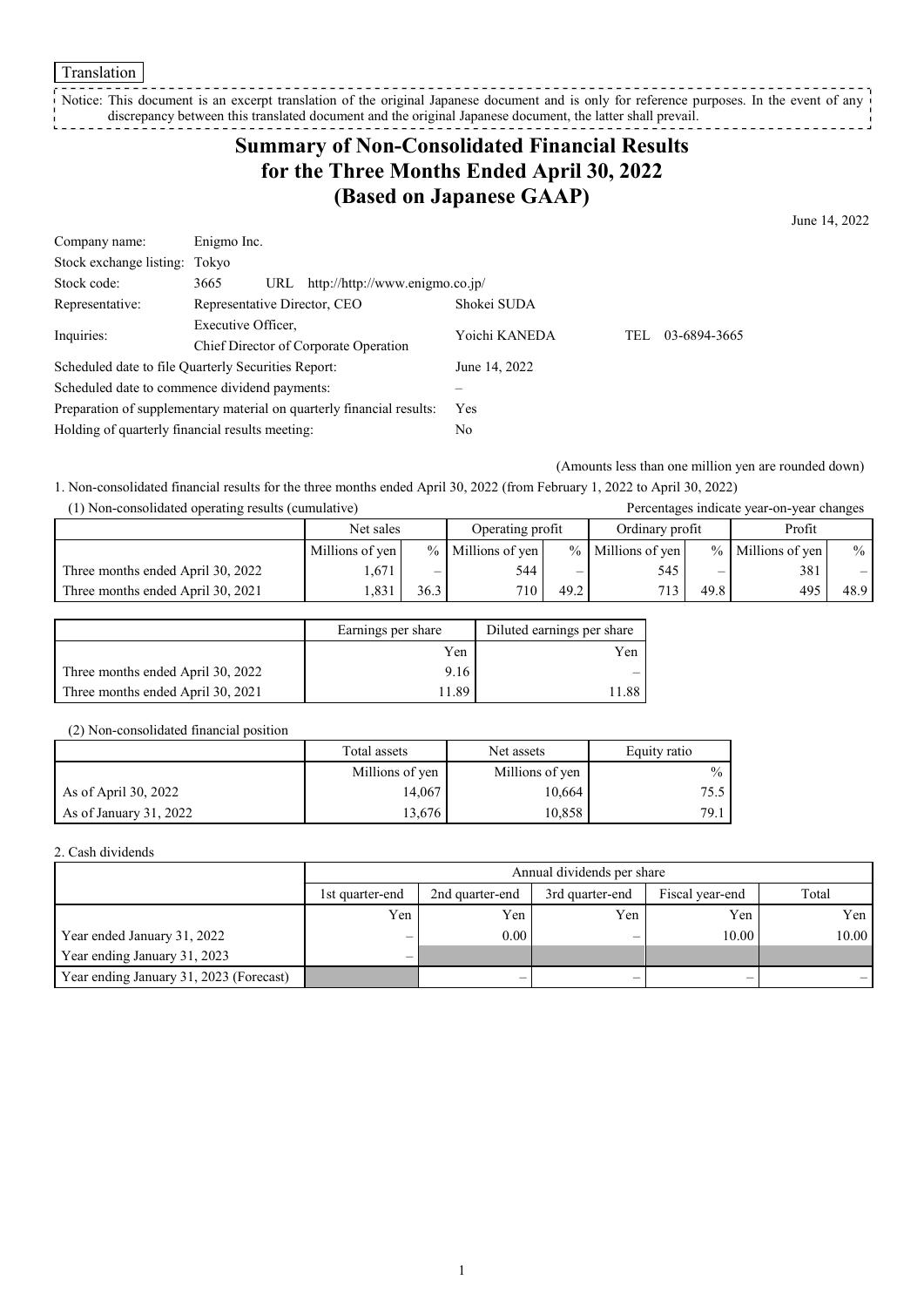## 3. Notes

(1) Application of special accounting methods for preparing quarterly non-consolidated financial statements: No

(2) Changes in accounting policies, changes in accounting estimates, and restatement of prior period financial statements

| Changes in accounting policies due to revisions to accounting standards and other regulations: | Yes. |
|------------------------------------------------------------------------------------------------|------|
| Changes in accounting policies due to other reasons:                                           | No   |
| Changes in accounting estimates:                                                               | No   |
| Restatement of prior period financial statements:                                              | No   |

(3) Number of issued shares (common shares)

Total number of issued shares at the end of the period (including treasury shares)

| As of April 30, 2022                                                                          |  | 42,642,000 shares   As of January 31, 2022          | 42,642,000 shares |
|-----------------------------------------------------------------------------------------------|--|-----------------------------------------------------|-------------------|
| Number of treasury shares at the end of the period                                            |  |                                                     |                   |
| As of April 30, 2022                                                                          |  | $1,262,340$ shares As of January 31, 2022           | 1,000,040 shares  |
| Average number of shares during the period (cumulative from the beginning of the fiscal year) |  |                                                     |                   |
| Three months ended April 30, 2022                                                             |  | 41,596,860 shares Three months ended April 30, 2021 | 41,641,960 shares |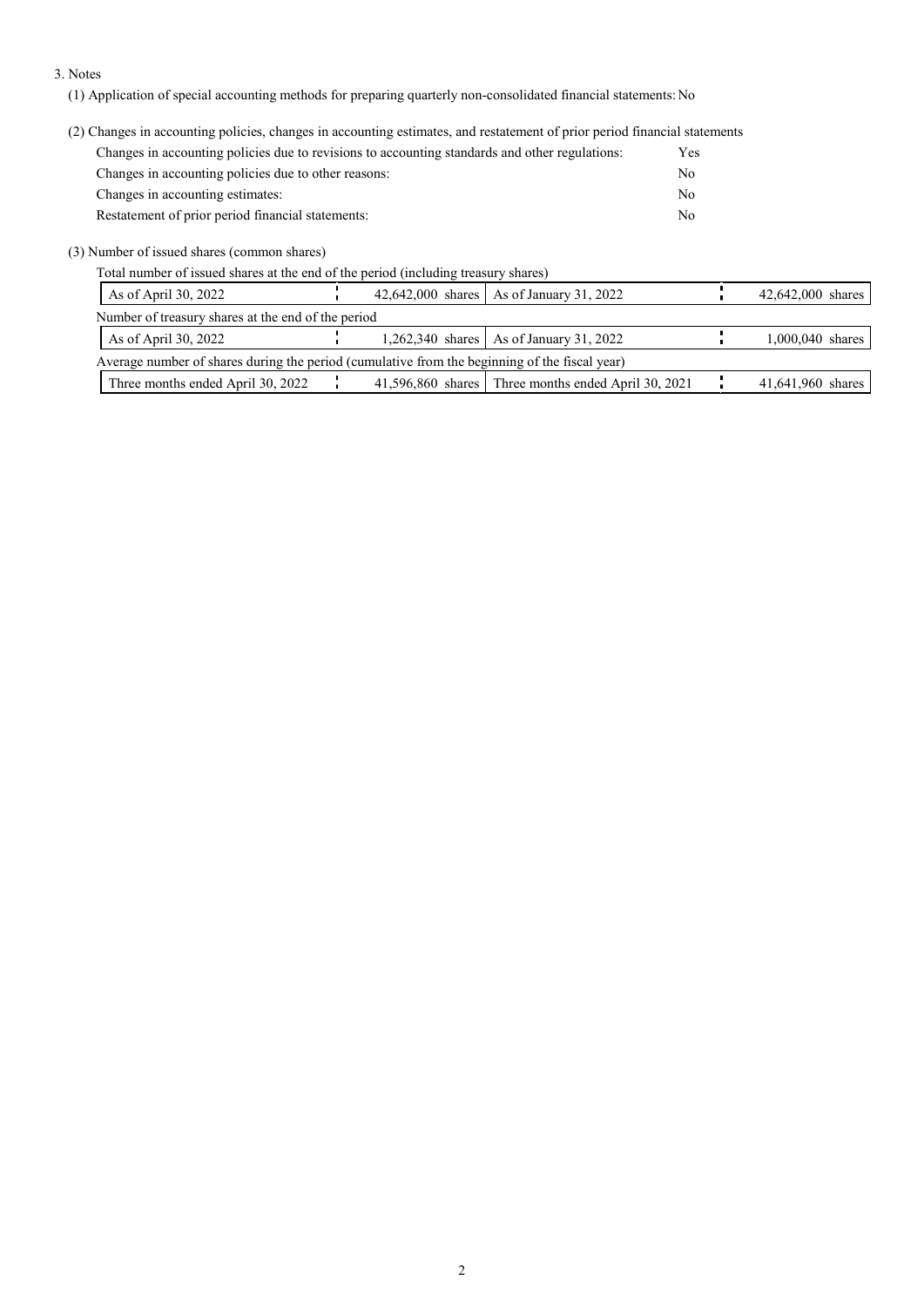## **Quarterly non-consolidated financial statements**

**Non-consolidated balance sheets**

|                                       |                        | (Thousands of yen)   |
|---------------------------------------|------------------------|----------------------|
|                                       | As of January 31, 2022 | As of April 30, 2022 |
| Assets                                |                        |                      |
| Current assets                        |                        |                      |
| Cash and deposits                     | 12,844,859             | 12,294,227           |
| Accounts receivable - trade           | 320,402                | 237,676              |
| Merchandise                           | 8,060                  | 7,588                |
| Supplies                              | 4,533                  | 604                  |
| Advance payments to suppliers         | 32,525                 | 61,430               |
| Prepaid expenses                      | 42,409                 | 48,735               |
| Accounts receivable - other           | 58,232                 | 77,729               |
| Deposits paid                         |                        | 601,927              |
| Other                                 | 1,873                  | 510                  |
| Total current assets                  | 13,312,897             | 13,330,431           |
| Non-current assets                    |                        |                      |
| Property, plant and equipment         |                        |                      |
| <b>Buildings</b>                      | 27,889                 | 27,655               |
| Tools, furniture and fixtures         | 18,620                 | 17,392               |
| Total property, plant and equipment   | 46,509                 | 45,047               |
| Intangible assets                     |                        |                      |
| Software                              | 11,711                 | 14,040               |
| Other                                 | 18                     | 18                   |
| Total intangible assets               | 11,730                 | 14,059               |
| Investments and other assets          |                        |                      |
| Investment securities                 | 222,764                | 332,209              |
| Shares of subsidiaries and associates | 104                    | 285,896              |
| Leasehold and guarantee deposits      | 32,336                 | 32,336               |
| Long-term prepaid expenses            | 3,327                  | 2,559                |
| Deferred tax assets                   | 46,431                 | 24,880               |
| Total investments and other assets    | 304,964                | 677,882              |
| Total non-current assets              | 363,203                | 736,989              |
| Total assets                          | 13,676,101             | 14,067,420           |
| Liabilities                           |                        |                      |
| Current liabilities                   |                        |                      |
| Accounts payable - other              | 247,234                | 690,830              |
| Accrued expenses                      | 4,297                  | 1,551                |
| Income taxes payable                  | 429,404                | 152,434              |
| Accrued consumption taxes             | 64,235                 | 73,174               |
| Deposits received                     | 2,008,973              | 2,393,653            |
| Provision for point card certificates | 44,151                 | 21,754               |
| Provision for bonuses                 |                        | 15,946               |
| Other                                 | 11,593                 | 46,552               |
| Total current liabilities             | 2,809,889              | 3,395,898            |
| Non-current liabilities               |                        |                      |
| Asset retirement obligations          | 7,228                  | 7,248                |
| Total non-current liabilities         | 7,228                  | 7,248                |
| Total liabilities                     | 2,817,118              | 3,403,146            |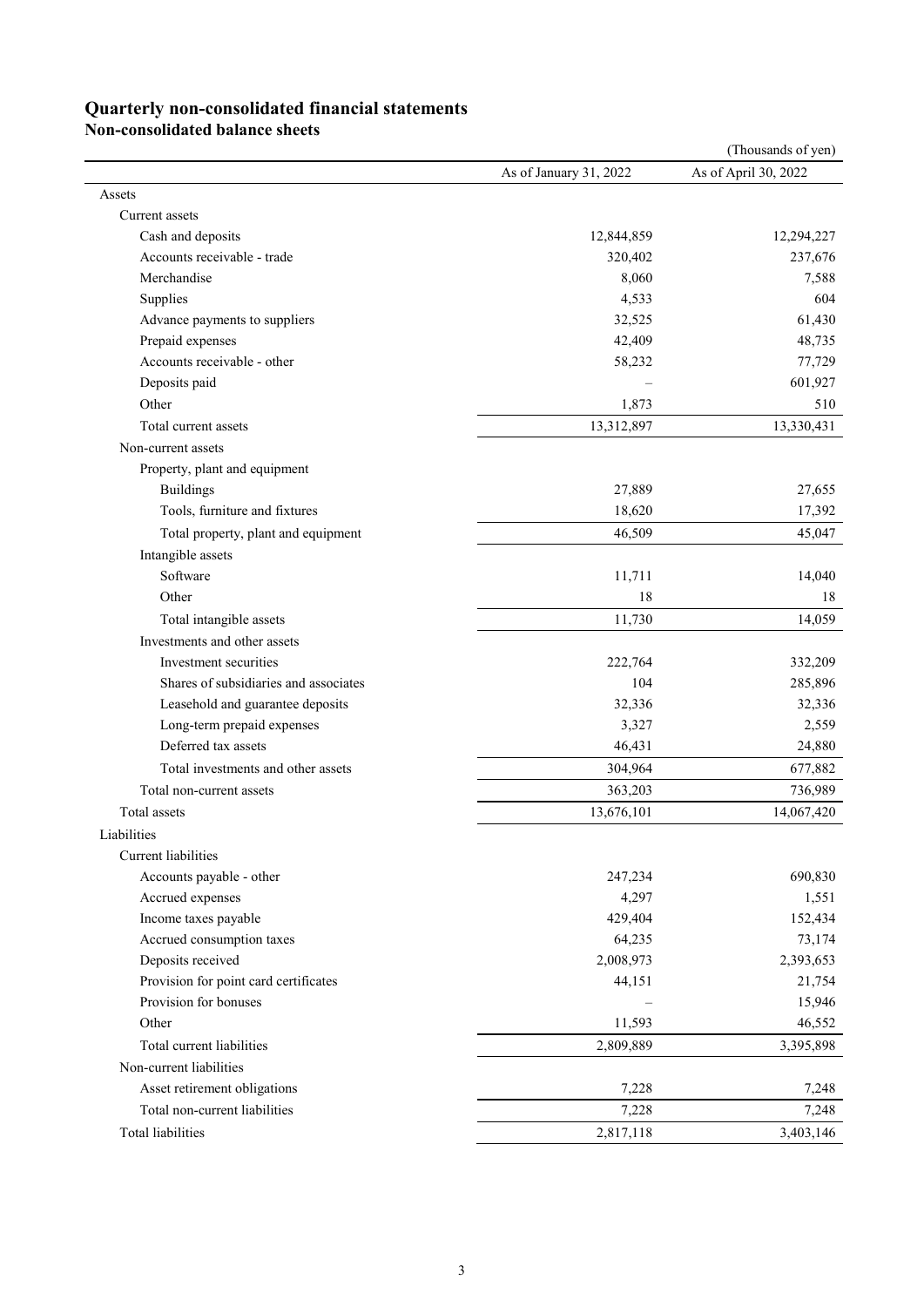|                                                       |                        | (Thousands of yen)   |
|-------------------------------------------------------|------------------------|----------------------|
|                                                       | As of January 31, 2022 | As of April 30, 2022 |
| Net assets                                            |                        |                      |
| Shareholders' equity                                  |                        |                      |
| Share capital                                         | 381,903                | 381,903              |
| Capital surplus                                       |                        |                      |
| Legal capital surplus                                 | 321,103                | 321,103              |
| Other capital surplus                                 | 70,371                 | 70,371               |
| Total capital surplus                                 | 391,474                | 391,474              |
| Retained earnings                                     |                        |                      |
| Other retained earnings                               |                        |                      |
| Retained earnings brought forward                     | 10,460,495             | 10,415,179           |
| Total retained earnings                               | 10,460,495             | 10,415,179           |
| Treasury shares                                       | (415, 429)             | (564, 823)           |
| Total shareholders' equity                            | 10,818,443             | 10,623,733           |
| Valuation and translation adjustments                 |                        |                      |
| Valuation difference on available-for-sale securities | 20                     | 20                   |
| Total valuation and translation adjustments           | 20                     | 20                   |
| Share acquisition rights                              | 40,519                 | 40,519               |
| Total net assets                                      | 10,858,982             | 10,664,273           |
| Total liabilities and net assets                      | 13,676,101             | 14,067,420           |